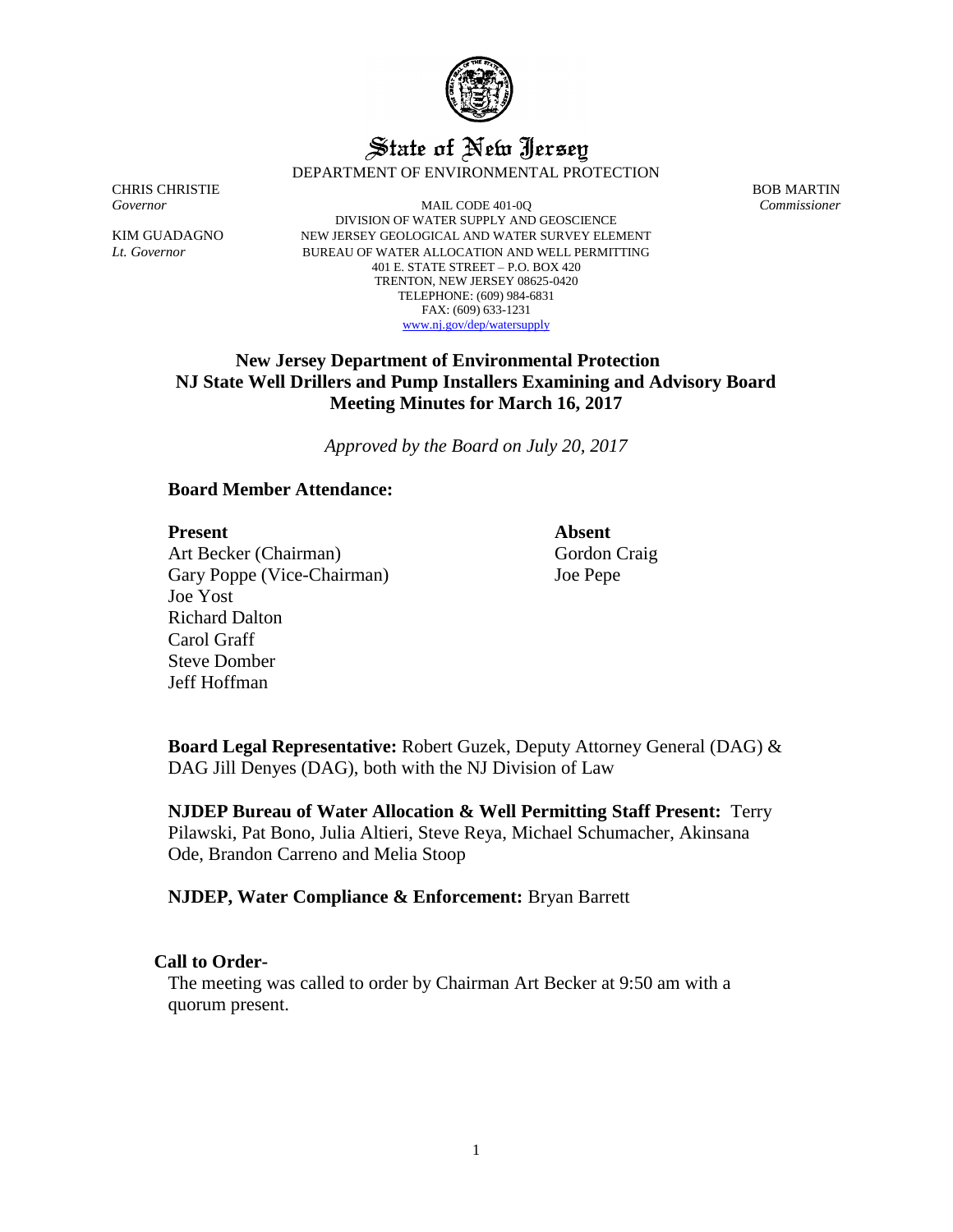#### **Introductions-**

Jill Denyes, DAG, announced that she will no longer be able to serve as the Board's legal counsel due to scheduling conflicts with another state Board assignment. She introduced Robert Guzek, DAG, who will now serve as Board's legal advisor. On behalf of all the Board members, Chairman Art Becker presented with J. Denyes with a letter commending her dedication to the Well Driller and Pump Installer Advisory Board over the last seven years and good wishes in her future endeavors.

It was further noted that R. Dalton recently celebrated his 50-year anniversary as a state employee. He was presented with a letter, signed by Chairman Art Becker on behalf of the Board members, commending his dedication and service to NJ residents over the past 50 years.

**1. Administrative Order No.** #2017-02, which appointed the individuals listed below to serve as members of the State Well Drillers and Pump Installers Examining and Advisory Board. Effective March 9, 2017, each member is appointed for a term of three years.

| <b>MEMBERS</b>        | <b>CAPACITY</b>                   |
|-----------------------|-----------------------------------|
| Art Becker            | <b>Master Well Driller</b>        |
| F. Gordon Craig       | Licensed Well Driller – any class |
| <b>Richard Dalton</b> | <b>NJDEP</b> Representative       |
| <b>Steven Domber</b>  | <b>NJDEP</b> Representative       |
| Carol Graff           | <b>Public Member</b>              |
| Jeffrey Hoffman       | <b>NJDEP</b> Representative       |
| Joseph Pepe           | <b>Licensed Pump Installer</b>    |
| <b>Gary Poppe</b>     | Master Well Driller               |
| Joseph Yost           | Master Well Driller               |

**2. Review and Certification of the Minutes for the January 26, 2017 Meeting –**

One suggested revision was noted under item 10 of the January 26, 2017 draft meeting minutes. A statement, which mentioned when DAG Denyes left the meeting, was included twice. It was noted that this reference should be deleted from item #10 and left in #11.

A motion to approve the minutes, with the one change noted above, was made by G. Poppe, seconded by C. Graff and approved unanimously

# **3. Review and Certification of Well Driller and Exam Applicants for the April 6, 2017 Master, Journeyman, Journeyman B, Monitoring Well Driller, Soil Borer and Pump Installer License Categories –**

**Master**– A motion to approve one (1) listed license exam applicant was made by G. Poppe, seconded by Joe Yost and approved unanimously.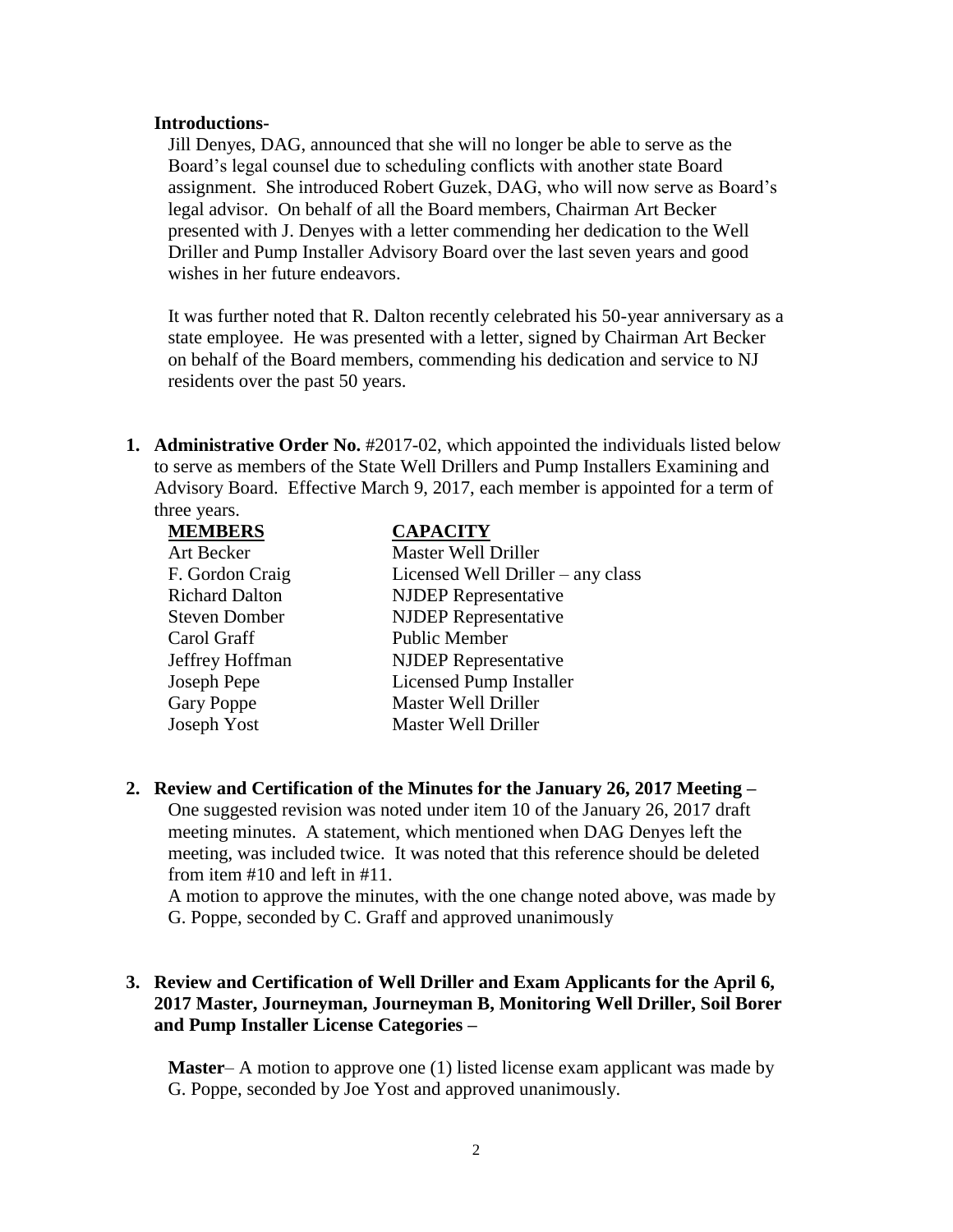**Journeyman-** A motion to approve two (2) listed license exam applicants was made by Joe Yost, seconded by Carol Graff and approved unanimously. **Journeyman B-** A motion to approve three (3) listed license exam applicants was made by Gary Poppe, seconded by Richard Dalton and approved unanimously. **Monitoring–** A motion to approve thirteen (13) listed license exam applicants was made by Jeff Hoffman, seconded by Joe Yost and approved unanimously. **Soil Borer–** A motion to approve five (5) listed license exam applicants was made by Carol Graff, seconded by Gary Poppe and approved unanimously. **Pump Installer** – A motion to approve five (5) of the listed license exam applicants was made by R. Dalton, seconded by Carol Graff, and approved unanimously.

#### **4. 2017 Board Meetings and Conference Call Dates-**

Board members were reminded that 2017 meetings are scheduled for the following dates:

- May 25, July 20, September 21 and November 21
- Two (2) conference calls will be held to review/approve the April and October Exam scores. The conference calls will take place on April 27, 2017 and October 26, 2017.

# **5. Senate Bill #2891- Proposal requiring Attorney General supervision of occupational and professional licensing boards-**

There is a proposed bill which would require State Attorney General Supervision of occupational and professional licensing Boards. Clarification was requested as to whether any language in the proposal would impact the Board. J. Denyes explained the origin of this bill proposal and concluded that it is unlikely that anything in the proposal would have any adverse or significant impact on the current operation of the Board.

# **6. Update on the Board Request to witness field pilot demonstration for remediation of unpermitted geothermal wells-**

As part of a continued discussion from the last meeting, Department staff had pursued the feasibility of accommodating the Board's request to have some members present to observe the effectiveness of a proposal to recondition an illegally installed closed loop geothermal system numbering several dozen wells. This request had been raised by the T. Pilawski to management and she explained that there were a number of concerns associated with this request including liabilities associated with access, safety and the intended role for the participating Board members. Several details could not be discussed openly as this is an ongoing enforcement case and the Department does not share certain information until a public document or action is taken. Before getting into specific questions and concerns regarding these liabilities, J. Denyes suggested that a closed session to freely discuss these would be appropriate. A motion was made by G. Poppe,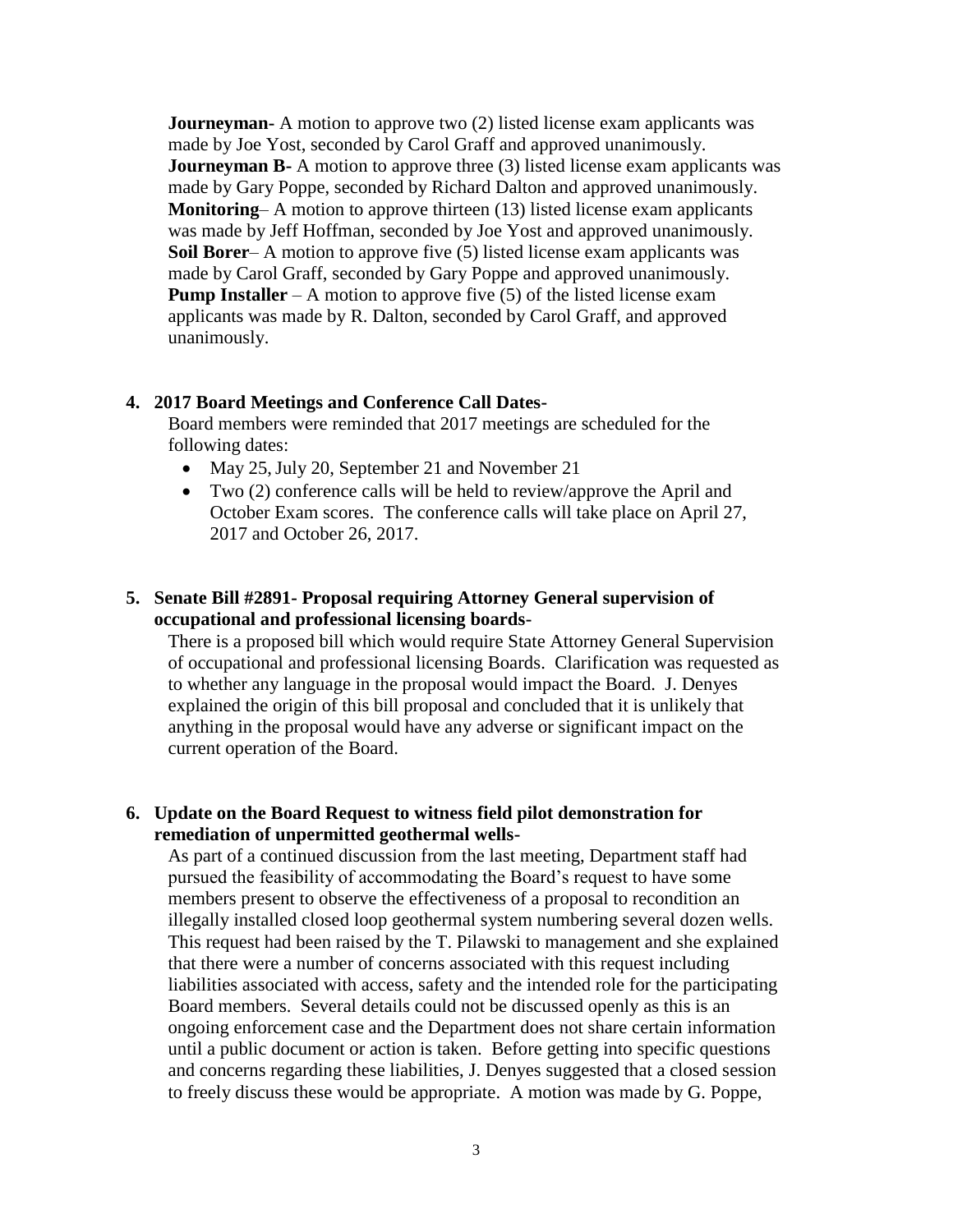seconded by J. Yost and approved unanimously to go into a closed session at 10:33am to discuss issues related to potential litigation in which the Board may become a party or to which the Board members may called as witnesses. The closed session ended at 11:15am and a brief break was called to allow others to reenter the room.

# **Following return to open session at 11:30 am the following motion was made by J. Yost:**

*Based on the concerns of the Board members regarding the difficulty of the proposed activity, the Board strongly recommends that the Department hire an independent NJ licensed driller of the proper class with expertise in the drilling and installation of closed loop geothermal wells to be present on site for the pilot demonstration. If the Department is not able to hire such an expert as described, the Board recommended that one licensed Board member with experience in geothermal drilling be present on site for the pilot demonstration to assist the Department with interpreting and evaluating the effectiveness of the rehabilitation and re-installation of the wells.* 

*Further, the Board recommended that the Department require that only an experienced NJ licensed driller of the proper class operate the drill rig during the pilot demonstration; specifically excluding an unlicensed person to work under the supervision of a NJ licensed driller.* 

**The motion was made by J. Yost seconded by G. Graff and approved unanimously.**

### **7. Drought Update by Steve Domber-**

S. Domber provided an update on hydrologic conditions across the state and provided colored graphs to visualize several trends between January 2015 and March, 2017. He noted that over the last year average temperatures have been warmer; while total precipitation has been lower than average. He discussed how the ground water levels vary by county and reservoir levels are also tracked. Some reservoirs have recovered they are still below normal on average and additional spring precipitation will be necessary to restore desired levels to cope with summer demand.

#### **8. Horizontal Directional Drilling (HDD) by Richard Dalton-**

At the November and January meetings, the subject of developing guidance to address the need for proper decommissioning of abandoned horizontal directional drilling (HDD) projects in which the installation of the utility line/piping has failed. Currently, these open boreholes, many of which are large diameter or lengthy, will transgress across different water bearing zones or serve as direct conduits for surface to groundwater contamination. In response, R. Dalton, M. Schumacher and Akin Ode, who works in the Water Allocation Section, recently met to begin drafting a guidance document, which will be provided to the Department's Office of Permit Coordination to give information to other